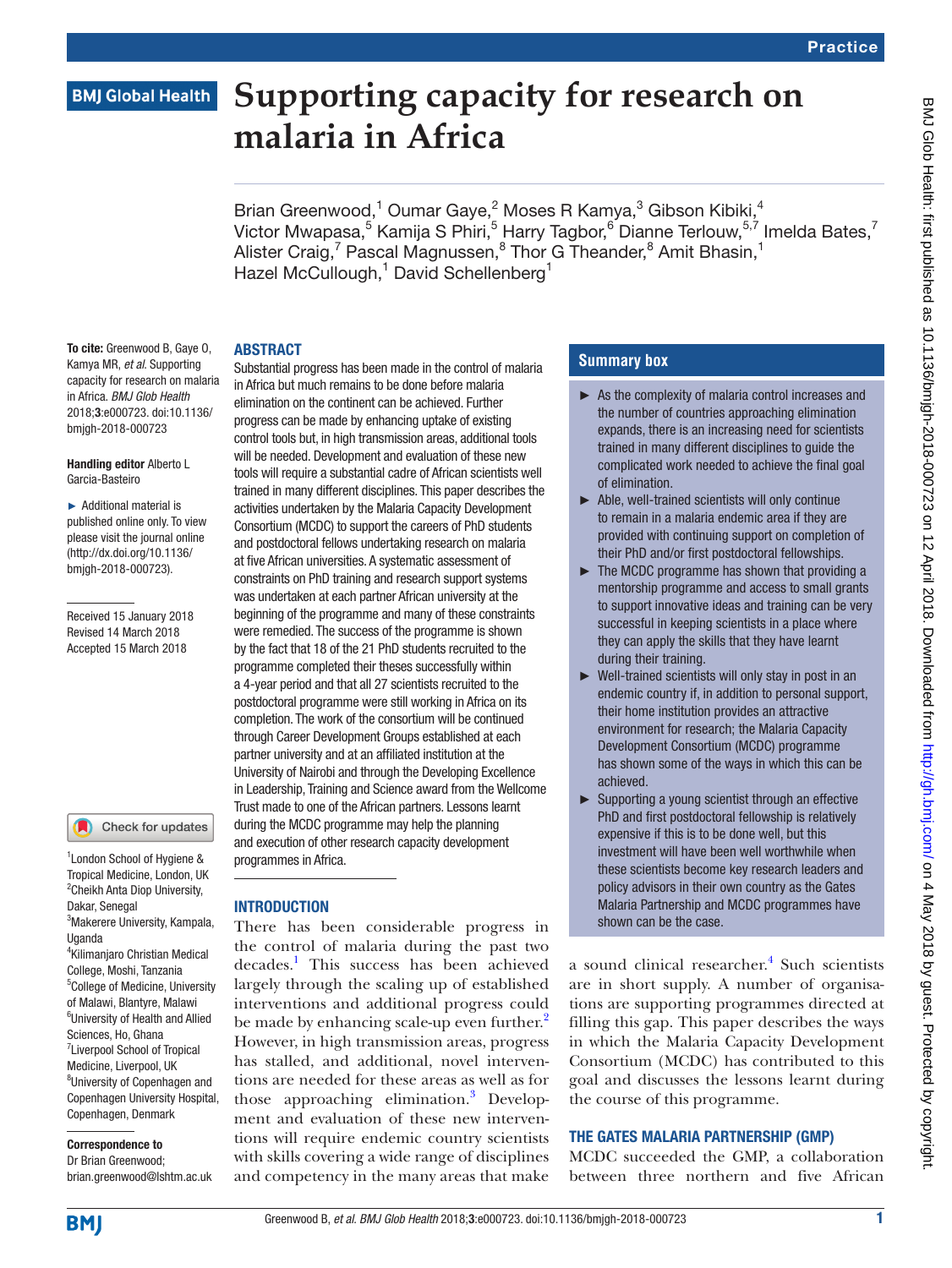# **Box 1** Partners in the Malaria Capacity Development Consortium (MCDC)

#### <span id="page-1-0"></span>African

- ► Cheikh Anta Diop University, Dakar, Senegal
- ► College of Medicine and the Malawi-Liverpool Wellcome Trust Clinical Research Programme, University of Malawi, Blantyre, Malawi
- ► Kilimanjaro Christian Medical College, Moshi, Tanzania\*
- ► Kwame Nkrumah University of Science and Technology, Kumasi, Ghana\*
- ► Makerere University, Kampala, Uganda

#### Northern

- ► London School of Hygiene & Tropical Medicine, London, UK
- ► Liverpool School of Tropical Medicine, Liverpool, UK
- ► University of Copenhagen, Copenhagen, Denmark

\*Also partners in the Danida supported Building Stronger Universities programme with which MCDC collaborated.

partners, established in 2000 with support from the Bill & Melinda Gates Foundation.<sup>[5](#page-5-4)</sup> This partnership supported six postdoctoral fellows and 36 African PhD students, recruited from across sub-Saharan Africa. GMP PhD students registered for their degree with one of the northern partners and benefited from both the technical and general support that this provided, although most of their research was conducted at an African partner institution. In addition, successful students were eligible to apply for a competitive 3-year first postdoctoral award. GMP was successful in producing a cohort of well-trained African scientists with a primary interest in malaria, many of whom have gone on to very successful careers in this field including a provice-chancellor for research, three deans of medical schools or schools of public health and three directors of research institutes. Their research has had a major impact on national and international policies for malaria control such as the successful introduction of seasonal malaria chemoprevention. However, this programme focused on the individual and not on the institutions in which the individuals supported by the programme were expected to work on completion of their fellowship.

#### The MCDC

The MCDC included the same three northern partners as GMP, three GMP African partners and two new African universities ([box](#page-1-0) 1). Major decisions on student selection, approval of research grant applications and allocation of resources were made by a steering committee on which each partner had a representative. The overall direction of the consortium's programme was guided by an external advisory committee. The MCDC programme was supported by a small secretariat based at the London School of Hygiene & Tropical Medicine (LSHTM).

MCDC set out to (A) support a new cohort of 20 PhD students based at five African universities, (B) provide continuing support for the scientists who had obtained

a PhD with support from GMP and (C) support overall post graduate training in the five partner African universities ([table](#page-2-0) 1).

#### The MCDC PhD programme

Advertisements for PhD fellowships were made in each partner African country and short lists prepared by the local university, but a final decision on awards was made by the MCDC steering committee, an important concession by the partner universities. Twenty students (12 male and 8 female) were selected from 252 applicants from 20 African countries. Two students elected to undertake their PhD at a university in a country other than their own, one of whom completed his thesis successfully, but one returned to his home country for family reasons before completing his thesis. The topics of the students' theses are presented in online [supple](https://dx.doi.org/10.1136/bmjgh-2018-000723)[mentary table S1](https://dx.doi.org/10.1136/bmjgh-2018-000723).

MCDC PhD students registered at the African partner university and their primary supervisor was a member of that university. However, each student had an advisory committee that included a cosupervisor from one of the northern partner institutions and, in some cases, an additional advisor with special skills such as statistics. PhD students attended a 6-week residential Research Methodology Course at the College of Medicine, Blantyre, at the start of their fellowship. PhD students were eligible to join a personal development planning (PDP) programme (see below). Each student was provided with a grant of up to £40000, which enabled him or her to undertake a relevant research project that led to a high quality thesis, publications in high impact journals and, in some cases, influenced the policy of a national malaria control programme. Short-term visits to a northern partner institution were supported if needed.

Seventeen of the 20 students (85%) successfully defended their thesis within a 4-year period; one student was recruited by an international organisation, another moved country and a third student did not complete her thesis. To date, over 50 publications in peer-reviewed journals have been published based on the research of the MCDC PhD students (online [supple](https://dx.doi.org/10.1136/bmjgh-2018-000723)[mentary table S2](https://dx.doi.org/10.1136/bmjgh-2018-000723)).

#### MCDC postdoctoral fellowships

A key objective of MCDC was to provide continuing support for the PhD students graduated through the GMP programme during their early postdoctoral career. To achieve this goal, the 37 postdoctoral fellows and successful PhD students previously supported through the GMP programme were invited to apply to become an 'MCDC investigator'. This was a formal process, and applications were refereed. The 27 successful applicants signed a contract that set out the benefits that they would be entitled to as an MCDC investigator but also specified the contributions that they would be expected to make to the consortium, such as supervision of new PhD students and attendance at consortium meetings.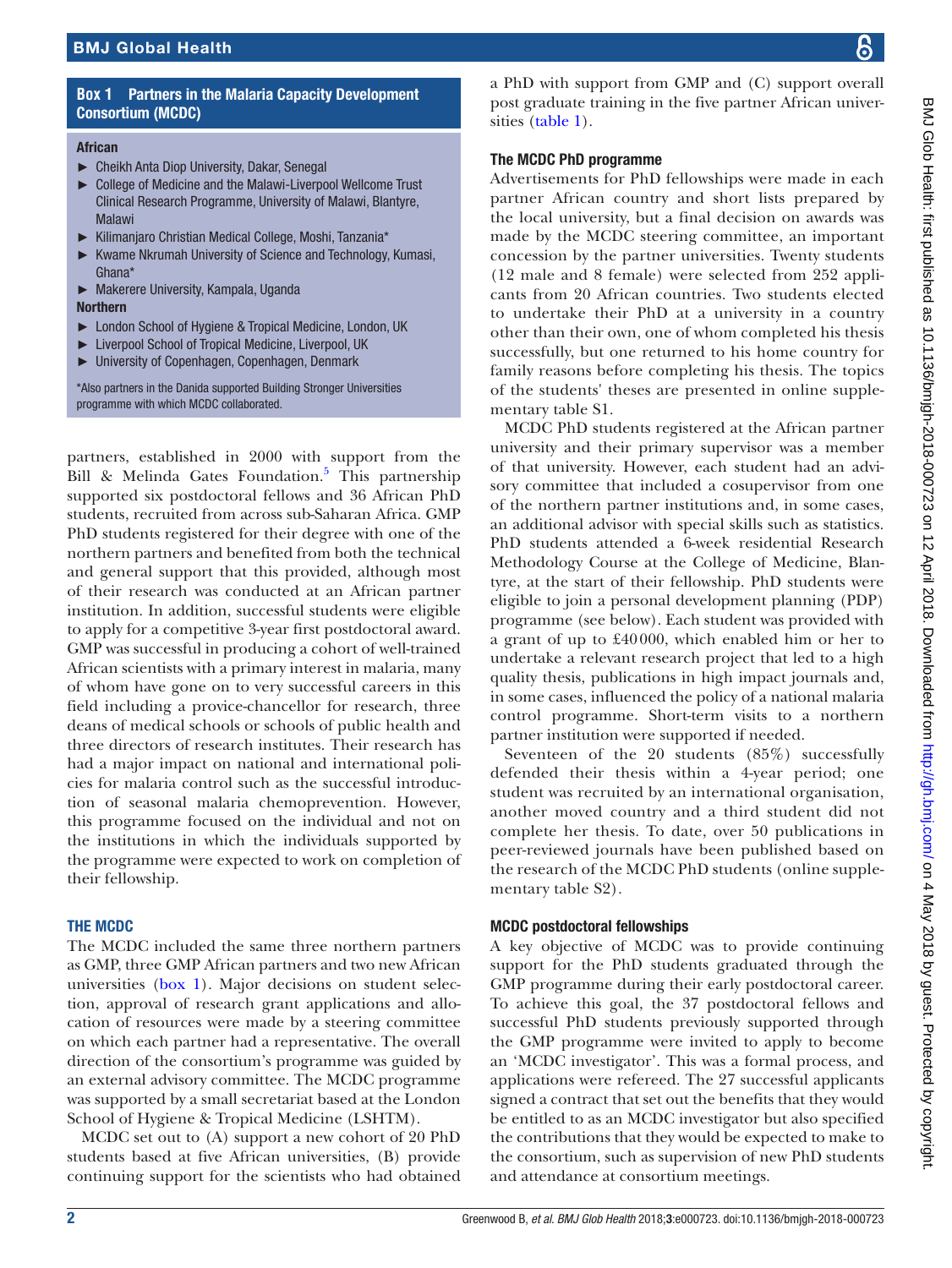<span id="page-2-0"></span>

| Individuals: researchers and research programme                                                                                                                                                                                                                                                                                                                                                                                                                                 |                                                                                                                                                                           | Institutions: research environment and<br>systems                                                                                                                                                                                                                          |
|---------------------------------------------------------------------------------------------------------------------------------------------------------------------------------------------------------------------------------------------------------------------------------------------------------------------------------------------------------------------------------------------------------------------------------------------------------------------------------|---------------------------------------------------------------------------------------------------------------------------------------------------------------------------|----------------------------------------------------------------------------------------------------------------------------------------------------------------------------------------------------------------------------------------------------------------------------|
| <b>PhD</b> programme                                                                                                                                                                                                                                                                                                                                                                                                                                                            | Postdoctoral programme                                                                                                                                                    | <b>African partner institutions</b>                                                                                                                                                                                                                                        |
| <b>Funding:</b><br>$\blacktriangleright$ stipend<br>$\blacktriangleright$ PhD research grants.                                                                                                                                                                                                                                                                                                                                                                                  | <b>Competitive funding:</b><br>re-entry grants/first postdoctoral<br>awards<br>$\blacktriangleright$ initiative awards<br>$\blacktriangleright$ senior fellowship awards. | <b>Assessment: capacity and capability</b><br>to deliver PhD programmes<br>$\triangleright$ baseline needs assessment - gaps<br>identified, addressed and follow-up<br>assessment.                                                                                         |
| Training:<br>$\triangleright$ first year: 6-week research<br>methodology course<br>$\triangleright$ training/development visits to EU<br>partners<br>$\blacktriangleright$ third year: leadership development<br>programme.                                                                                                                                                                                                                                                     | Training:<br>leadership development programme<br>$\blacktriangleright$ mentorship training: from mentee to<br>mentor.                                                     | Assessment: research management<br>support systems<br>$\blacktriangleright$ eight areas covering the<br>entire research project cycle,<br>recommendations and follow-up<br>assessment.                                                                                     |
| Support:<br>research supervisory teams: EU and<br>African supervisors and advisors<br>personal development planning.                                                                                                                                                                                                                                                                                                                                                            | <b>Support:</b><br>personal development planning<br>(career development)<br>$\triangleright$ formal mentorship programme.                                                 | Support:<br>$\blacktriangleright$ research supervision workshops<br>$\blacktriangleright$ training the trainer course<br>personal development planning<br>▶<br>$\triangleright$ mentorship – mentors and mentees<br>$\blacktriangleright$ MCDC educational support visits. |
| <b>Other MCDC training and support:</b><br>$\blacktriangleright$ data management<br>$\blacktriangleright$ statistics<br>$\blacktriangleright$ scientific writing.<br>Building networks and disseminating research:<br>• attendance and presentation at annual MCDC meetings and international<br>conferences (American Society of Tropical Medicine and Hygiene, Multilateral<br>Initiative on Malaria and European Congress on Tropical Medicine and<br>International Health). |                                                                                                                                                                           | <b>Sustainability beyond MCDC:</b><br>institutional Career Development<br>Groups (CDGs) - to embed institution-<br>led support, training and development<br>for researchers within institutional<br>practices, policies and processes.                                     |
| <b>MCDC</b> supported by:<br>▶ external advisory committee: global leaders and senior scientists in malaria                                                                                                                                                                                                                                                                                                                                                                     |                                                                                                                                                                           |                                                                                                                                                                                                                                                                            |

nt Cappactium's (MCDC) approa

- secretariat: director, deputy director, project manager, education advisor, administrator
- 
- steering committee: principal investigators from all the consortium partners.

Benefits to which MCDC investigators were entitled included:

#### Research support

MCDC investigators were eligible to compete for three postdoctoral fellowships of up to \$300000 and three first postdoctoral awards of up to \$150000. Applications for these awards were evaluated by external referees, and a final decision on which projects should be supported was made by the MCDC steering committee. In addition, MCDC investigators were eligible to apply for small 'innovation grants' (maximum \$50 000). These were established to allow collection of pilot data that would support a larger grant application, allow completion of a sound project that had gone over budget or run out of time or to fund other bridging activities. Seventeen awards were made, seven of which supported a successful bid for a major new grant.

#### Participation in a PDP programme

A PDP programme for PhD students and postdoctoral fellows was established during GMP, and 27 MCDC investigators elected to continue in this programme that provided a grant of \$12000 to MCDC investigators or \$5000 to PhD students to spend on educational activities outside their formal scientific training. Activities for which these funds were used included attendance at a formal course outside the grantee's main area of activity, visits to laboratories outside their host institution, purchase of small items of equipment, attendance at international conferences and subscription fees to professional organisations. Each grantee's PDP programme was monitored by MCDC's educational advisor, and regular reports, including financial reports, were required. A review of the PDP programme in 2013 showed that grantees were turning increasingly to institutions in Africa to provide the extra skills that they were seeking. By the end of 2015, the five MCDC partner universities had embedded training in general skills for researchers within their institutional policies and practices.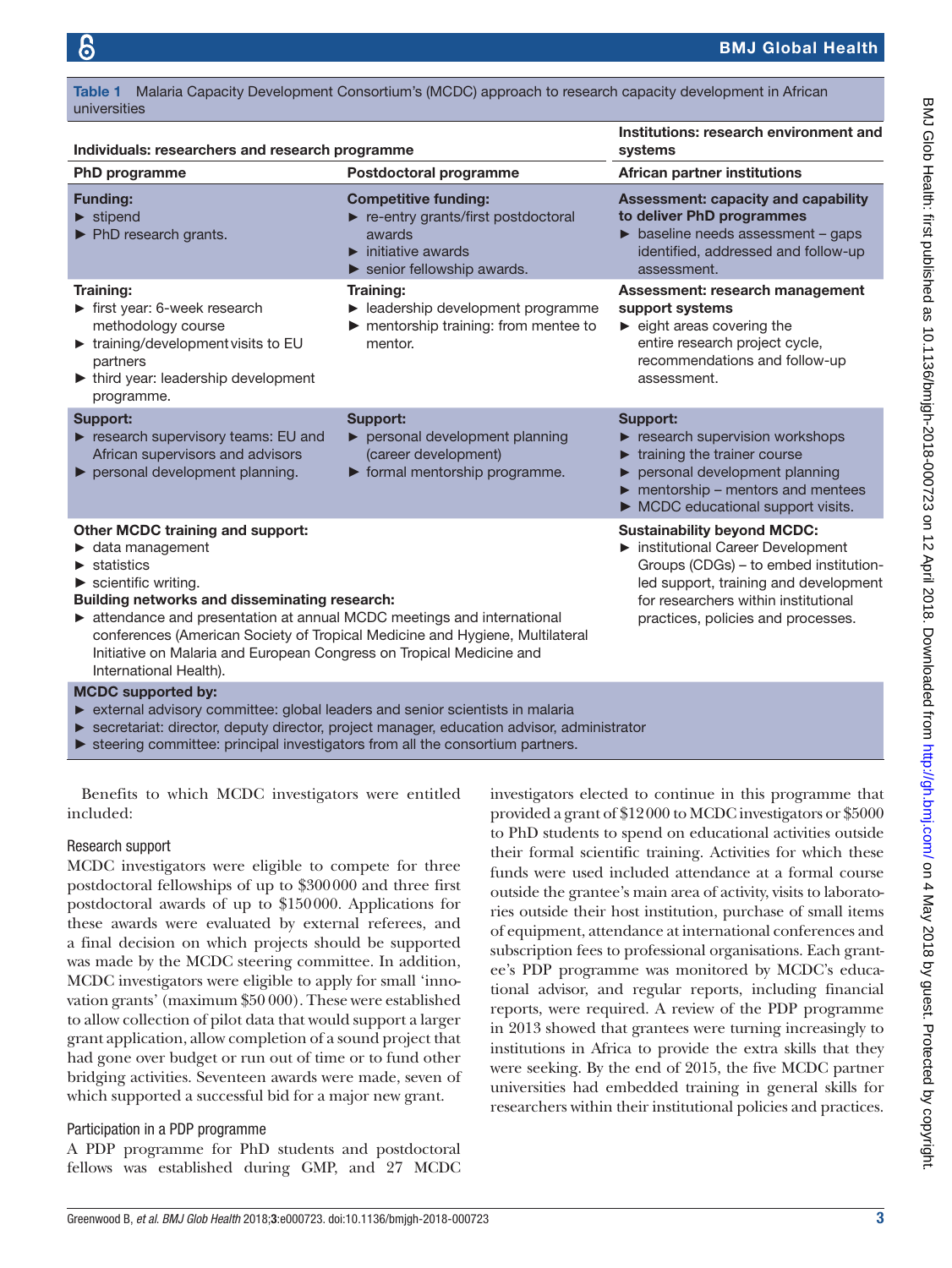#### Participation in a mentoring programme

A formal mentorship programme was established in January 2011. The 27 MCDC investigators who joined the scheme were invited to choose their mentor, and the suitability of this person was assessed by the MCDC secretariat. If an investigator had difficulty in identifying a mentor, the MCDC secretariat helped in the selection of a well-qualified person. Senior scientists tended to choose a research leader outside Africa who had managerial experience and international connections, while more junior scientists preferred a mentor based in their own or in an affiliated African institution. The mentorship programme was 'light touch' with the responsibility for the interaction lying with the mentor and the mentee rather than being imposed by the MCDC secretariat. Nevertheless, both mentors and mentees were required to sign a formal contract that set out their individual responsibilities. Responsibility for initiating and maintaining contact was placed on the mentee, while the mentor was required to have at least one meeting, ideally face to face, with his/her mentee each year. The programme was reviewed annually and used indicators to assess process, outcome and impact. Frequency, mode and initiation of contact were used to measure process and engagement. Results from the meeting discussions and the key milestones in the mentoring relationship (building rapport, establishing direction and purpose and measuring progress) were used to measure outcome and impact of the mentoring support. At the last review, 98% of the mentees interviewed considered that the mentoring programme had helped their career, and 85% of the mentors were happy with the progress of their mentee. All African partner institutions, and an MCDC affiliated institution, have now established their own mentorship programmes. Materials that were developed to support MCDC mentors and mentees and have been used by several other capacity development programmes; they are available on the MCDC website.<sup>6</sup>

#### Attendance at general training programmes

MCDC investigators were eligible to apply for a variety of training courses supported by MCDC, such as courses for PhD supervisors, training of PhD supervisors and a leadership training course.

#### Attendance at MCDC consortium meetings

MCDC investigators were expected to attend MCDC consortium meetings (see below).

#### Strengthening overall research capacity development at the partner African universities

A number of activities were undertaken to strengthen the overall research capacity of the five African partner universities. These included:

#### Undertaking a baseline research capacity needs assessment

At the start of the programme, a baseline needs assessment of the challenges to research capacity development at each African partner university was conducted by a

team from the Liverpool School of Tropical Medicine (LSTM) and Kwame Nkrumah University of Science and Technology using a defined plan.<sup>[7](#page-6-0)</sup> The team identified a number of challenges that were common to each university, such as a lack of information on university procedures, limited office and laboratory space for PhD students and research fellows, poor internet connectivity and library facilities and limited PhD supervision, as well as individual constraints. Each university was given a copy of the report on their institution and asked to prepare a plan as to how these weaknesses could be addressed. MCDC was able to provide small grants to support some of the activities outlined in each response, for example, preparation of a PhD handbook and an electronic PhD supervisor log. A follow-up review undertaken 3years after the initial survey established that many of the recommendations made had been met. For example, a doctoral students' handbook had been produced, and slow internet problems were remedied by donors cofunding a faster broadband connection.

### Undertaking a research management support systems assessment

A second, more ambitious, review of overall research management was undertaken in September/October 2014 at four of the five partner universities.<sup>8</sup> Since there was no pre-existing benchmark against which to assess the institutions' research management support systems, a literature review was used to identify and describe all the components that make up such systems and to list global best practice for items within each component. This 'benchmark' was used to guide the development of data collection tools that comprised an online survey, and guides for conducting interviews, for reviewing institutions documents and for observing facilities. The initial survey, undertaken online by a team from LSTM and partner African universities, was followed by an on-site visit. Interviews were held with a wide range of staff ranging from students to senior university administrators. The review covered areas such as university research strategies and policies, institutional support in grant preparation, human resource management, external promotion of the university's research and interactions with national government. Common gaps in the research support management systems included a lack of research strategies, inability to e-track research projects and inadequate quality checks for proposal submissions and contracts. Confidential recommendations were made as to how these might be resolved based on discussions held at the end of each site visit with stakeholders at the institutions. Contact was kept with each university through Skype calls during the following 18 months, and a final review of progress was undertaken in May 2016. Improvements were noted in a number of areas, in particular support for research grant development, with creation of a research grants office in two universities. However, universities still found it challenging to establish an overall research strategy for their institution and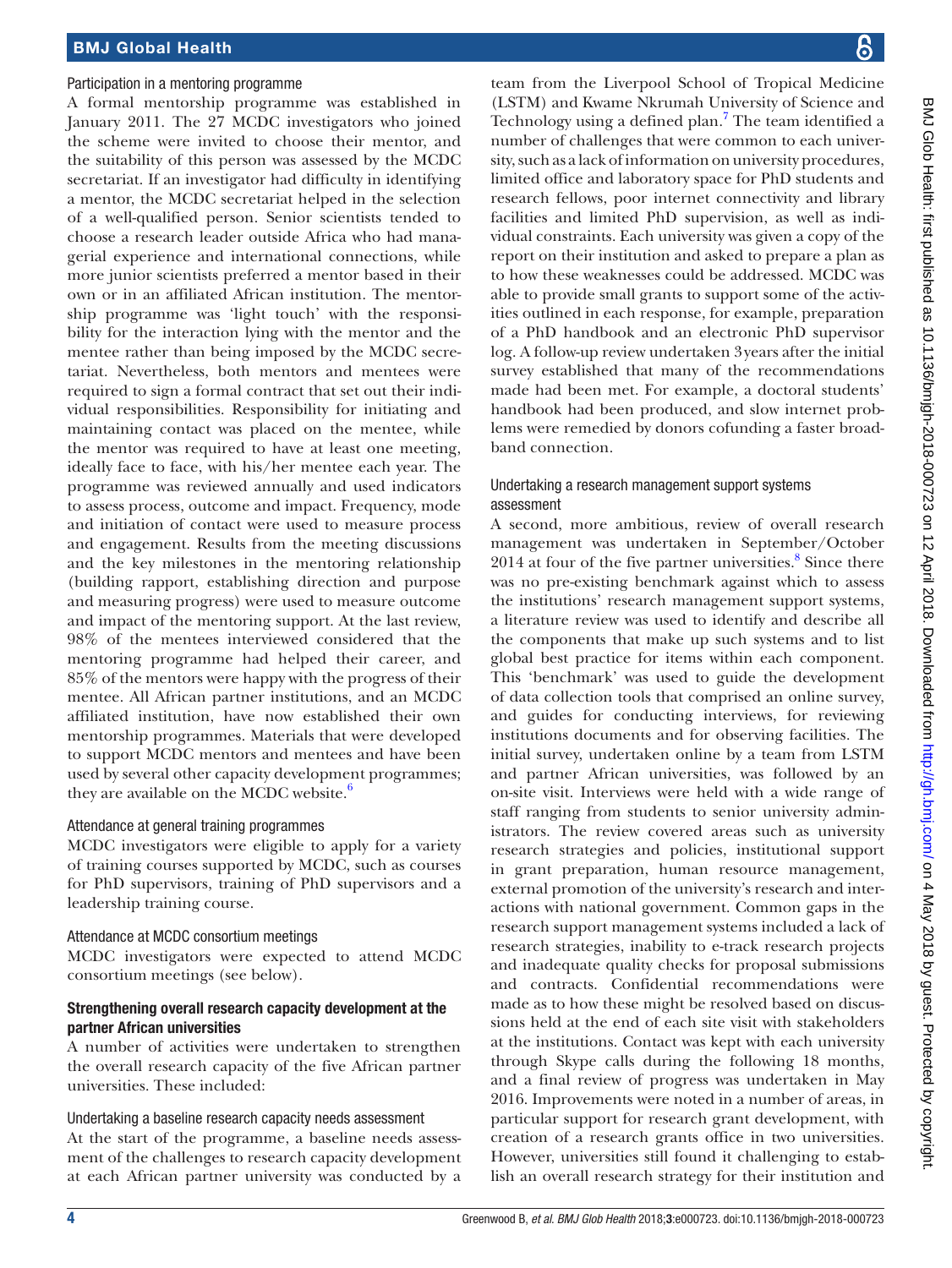to actively promote uptake of research findings. Partner institutions found the evaluation process very helpful for strategic planning and for justifying and targeting resources towards key research capacity gaps. Using the same evidence-informed benchmark for all institutions enabled comparisons to be made and common gaps identified. Such common gaps are likely to be generalisable beyond the institutions in this study and would potentially be 'smart' investments for governments and health research funders.

# Training courses and workshops

Training courses and workshops provided by MCDC included courses for PhD supervisors, trainers of PhD supervisors and mentors and a 1-year leadership course, led by Quilibra Consulting,<sup>9</sup> for 13 PhD students and postdoctoral fellows identified as having leadership potential. This innovative course comprised four, 3-day workshops together with one-to-one coaching before and after each workshop. In addition, course participants were provided with a short placement with the management team of a successful commercial or academic institution. The course introduced participants to leadership issues such as time management, setting priorities and staff management. A formal review at the end of the course elicited very high scores from the participants, and there was universal recognition that, despite the time commitments, the course had led to profound insights that changed the attendees' outlook both within and beyond their work environment.

# Career Development Groups (CDGs)

To ensure the sustainability of the career development activities undertaken by the MCDC secretariat in London, CDGs were established in each African partner university and at The Centre for Biotechnology and Bioinformatics, University of Nairobi, Kenya. The aim of these groups is to embed sustainable research training and career development support within the practices of their institutions. These groups are led by a strategic lead and a group leader with responsibility for one or more aspects of career development such as mentoring, PDP or research supervision. Organisation of the CDGs and planning of their activities was helped by site visits and three meetings that allowed sharing of experience, expertise and resources across the partner universities.

# Malaria centres

The African partner universities were encouraged to establish 'Malaria Centres' that brought together research groups from different parts of the university or affiliated institutions with an interest in malaria, and funds were provided by MCDC to initiate these activities; three of the five partner universities now have a malaria coordinating group.

# **Internships**

An innovative, 1-year malaria research internship programme was piloted by the Malawi-Liverpool Wellcome Trust (MLW) Clinical Research programme to attract talented young scientists to malaria research. Candidates received a stipend and some PDP funding and were linked to an existing project. The main objective of these internships was to support the candidate to become more competitive, provide leadership training and support them in preparing a grant application. All 10 interns secured further personal funding on completion of their internship. Based on these positive results, both the College of Medicine, Blantyre and the MLW programme have included internships as part of their institutional postgraduate training programmes.

# MCDC consortium meetings

Four general meetings of the consortium were held to which PhD students, their supervisors, MCDC investigators, members of the MCDC steering committee, members of the MCDC external advisory committee and visiting lecturers were invited. These meetings were important in strengthening personal relationships within the consortium. Two consortium meetings that were held immediately prior to meetings of the American Society of Tropical Medicine and Hygiene (ASTMH) provided an opportunity for the MCDC PhD students and postdoctoral fellows to rehearse their presentation at the main meeting. Two MCDC PhD students won ASTMH Young Investigator awards. Consortium meetings also provided an opportunity for workshops on PDP, mentoring, data management and grant writing. A statistician and a data manager held open 'surgeries' during these meetings to provide advice to anyone who needed help in these areas.

# Conclusions and lessons learnt

The MCDC programme has been successful in meeting its immediate objectives and personal experiences of how it has helped individual African scientists can be seen in a video available on the consortium's website. $6$  It has shown that African universities can produce PhD graduates whose research on malaria meets the highest standards, leads to high impact publications and can influence national malaria control policy.<sup>10 11</sup> Recruiting a group of PhD students at approximately the same time to work on a common theme provided a cohort of interactive students who were able to support each other's research and who had an impact on the research capacity activities of their institution. This proved to be a successful approach that might be adopted beneficially by other research capacity development programmes. A further objective of MCDC was encouraging the PhD students supported by GMP to remain in sub-Saharan Africa and to use the skills acquired during their fellowship to support malaria control or a related activity on the continent. This goal was also achieved, and all 27 scientists who joined this part of the MCDC programme as an MCDC investigator are still working in sub-Saharan Africa at the time of preparation of this is paper: 15 are based in universities, 7 in research institutes and 5 are working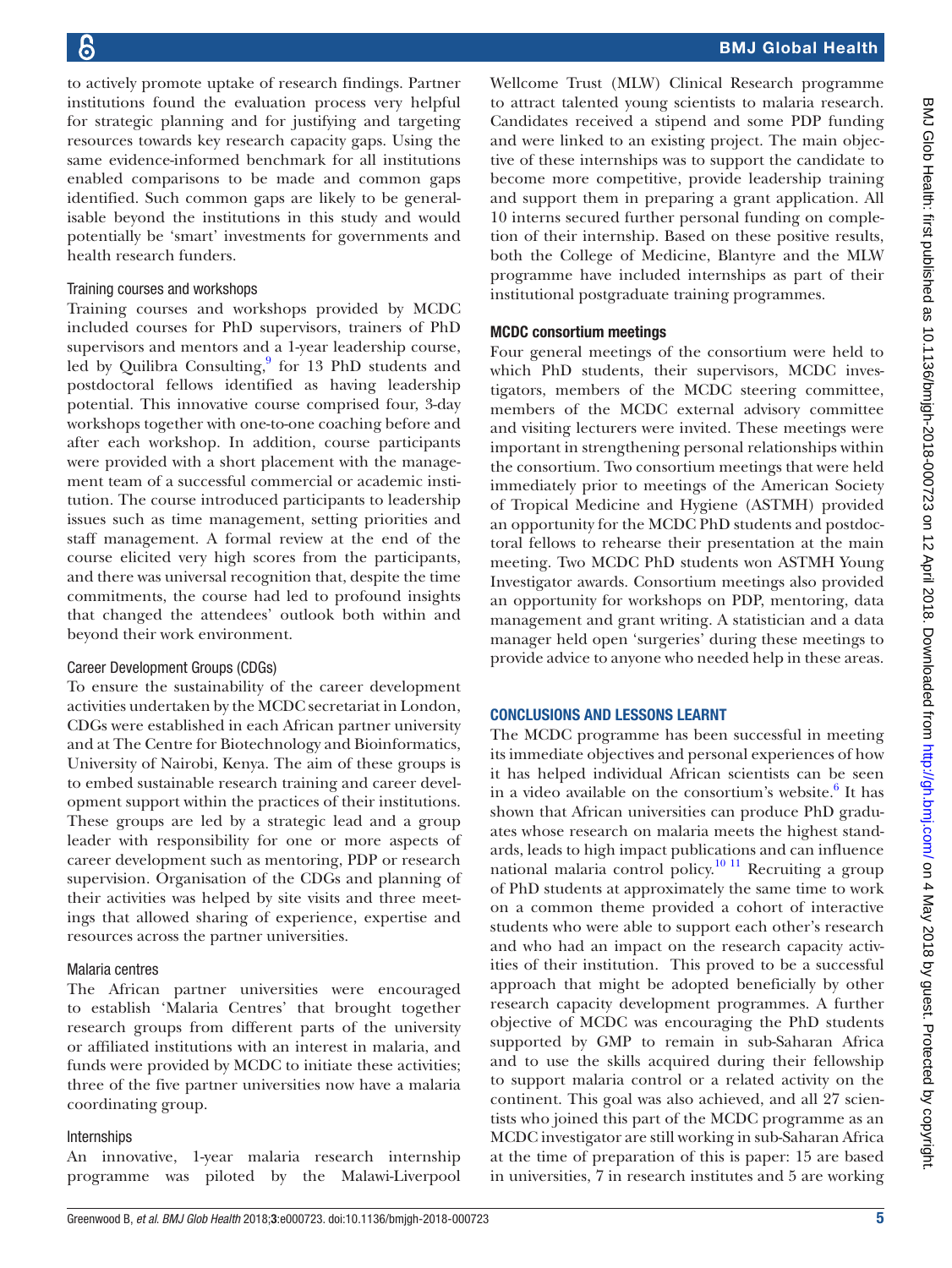with government, non-governmental or international organisations and nearly all are involved in some kind of research. Key to achieving this goal was provision of small 'initiative' grants, which could be used in a variety of ways to help in sustaining their career, and establishment of a formal mentorship programme.

The conduct of an initial baseline needs assessment to identify the factors that might hinder the progress of PhD students and postdoctoral fellows at the African partner universities using a structured approach and subsequent monitoring of progress in addressing the challenges identified proved very valuable.<sup>7 12</sup> Conducting a similar exercise at the start of any research capacity development programme is strongly recommended. Regular monitoring and evaluation of the general research capacity activities of the consortium, for example the mentorship programme, was undertaken by the consortium's educa-tional advisor and occasionally by external groups,<sup>[13](#page-6-4)</sup> and results from these activities were used to modify various components of the programme.

The MCDC programme could be criticised on the grounds that the financial support that it provided to its PhD students and postdoctoral fellows was possible only because of generous external funding and not a practical approach for most sub-Saharan African universities. Other less ambitious and expensive research capacity development programmes can be effective.<sup>14</sup> However, our experience is that underfunding of a PhD fellowship often produces research of doubtful value and a graduate who lacks the skills or incentive to become a successful scientist, is liable to move out of science and whose training is thus a waste of funds. However, whether the financial investment provided by MCDC in a group of talented young African scientists was a sound one will become apparent only later in their careers when they achieve positions of responsibility. Funders of research capacity development programmes need to recognise that the full impact of programmes such as MCDC may take many years to become apparent, as shown by the GMP programme with its longer period of follow-up, and it is consequently important that the African partner institutions keep track of their graduates.

Areas in which MCDC did not achieve as much success as had been hoped, and which may need particular attention in future programmes, include the difficulties faced by both PhD students and postdoctoral fellows in setting up a research programme quickly in the context of an overstretched and slow university administrative system that also resulted, in many cases, in a cumbersome process of PhD submission and examination. There has been some cross-country collaboration between students and postdocs on completion of their fellowships, but this has been less than had been envisaged would be the case, and encouraging collaborations of this kind could be a particular goal for future research capacity development programmes.

The transition from GMP to MCDC involved an increasing role for the African partners in the

consortium. However, overall administration of the MCDC programme remained with LSHTM. Thus, the next stage in the evolution to a fully independent African research capacity development programme required the transfer of the running of the programme to an African university and this has now been achieved. In 2015, the Wellcome Trust established a new research capacity development programme (Developing Excellence in Leadership, Training and Science (DELTAS)) and one of the partners in MCDC, University Cheikh Anta Diop, Dakar, Senegal, was successful in obtaining a highly competitive DELTAS grant. This new programme that is supported by three of the northern partners involved in the GMP and MCDC programmes and that will, like other research capacity development programmes in low-income countries, benefit from the experience of these previous programmes, is now underway providing a further opportunity to define the optimum ways for training the high-quality scientists who will be needed for many years to come if malaria is to be eliminated from Africa.

Acknowledgements We would like to thank the many colleagues who supported the MCDC programme through acting as mentors, supervisors or advisors to the PhD students and postdoctoral fellows and, in particular, the members of MCDC Advisory Committee (Tumani Corrah (chair), Trudy Harpham, Kevin Marsh, Charles Mgone, Francine Ntoumi, Olumide Ogundahunsi, Barbara Sina and Carol Sibley) who provided advice and encouragement throughout the course of the programme.

Contributors All authors contributed to one or more of the activities of MCDC described in this paper, contributed to the writing of the paper and approved the final version.

Funding The MCDC programme was supported by grants from the Bill & Melinda Gates Foundation and from the Wellcome Trust.

Competing interests None declared.

Patient consent Not required.

Provenance and peer review Not commissioned; externally peer reviewed.

Data sharing statement No additional data are available.

Open Access This is an Open Access article distributed in accordance with the terms of the Creative Commons Attribution (CC BY 4.0) license, which permits others to distribute, remix, adapt and build upon this work, for commercial use, provided the original work is properly cited. See: [http://creativecommons.org/](http://creativecommons.org/licenses/by/4.0/) [licenses/by/4.0/](http://creativecommons.org/licenses/by/4.0/)

© Article author(s) (or their employer(s) unless otherwise stated in the text of the article) 2018. All rights reserved. No commercial use is permitted unless otherwise expressly granted.

#### **REFERENCES**

- <span id="page-5-0"></span>1. World Health Organisation. *World Malaria Report 2017*. Geneva: World Health Organization.
- <span id="page-5-1"></span>2. Griffin JT, Bhatt S, Sinka ME, *et al*. Potential for reduction of burden and local elimination of malaria by reducing *Plasmodium falciparum* malaria transmission: a mathematical modelling study. *[Lancet Infect](http://dx.doi.org/10.1016/S1473-3099(15)00423-5)  [Dis](http://dx.doi.org/10.1016/S1473-3099(15)00423-5)* 2016;16:465–72.
- <span id="page-5-2"></span>3. Greenwood B. How much more malaria could be prevented? *[Lancet](http://dx.doi.org/10.1016/S1473-3099(15)00482-X)  [Infect Dis](http://dx.doi.org/10.1016/S1473-3099(15)00482-X)* 2016;16:393–4.
- <span id="page-5-3"></span>4. Julé A, Furtado T, Boggs L, *et al*. Developing a globally applicable evidence-informed competency framework to support capacity strengthening in clinical research. *[BMJ Glob Health](http://dx.doi.org/10.1136/bmjgh-2016-000229)* 2017;2:e000229.
- <span id="page-5-4"></span>5. Greenwood B, Bhasin A, Targett G. The Gates Malaria Partnership: a consortium approach to malaria research and capacity development. *[Trop Med Int Health](http://dx.doi.org/10.1111/j.1365-3156.2012.02970.x)* 2012;17:558–63.
- <span id="page-5-5"></span>6. Malaria Capacity Development Consortium. Welcome to the Malaria Capacity Development Consortium. <https://www.mcdconsortium.org>